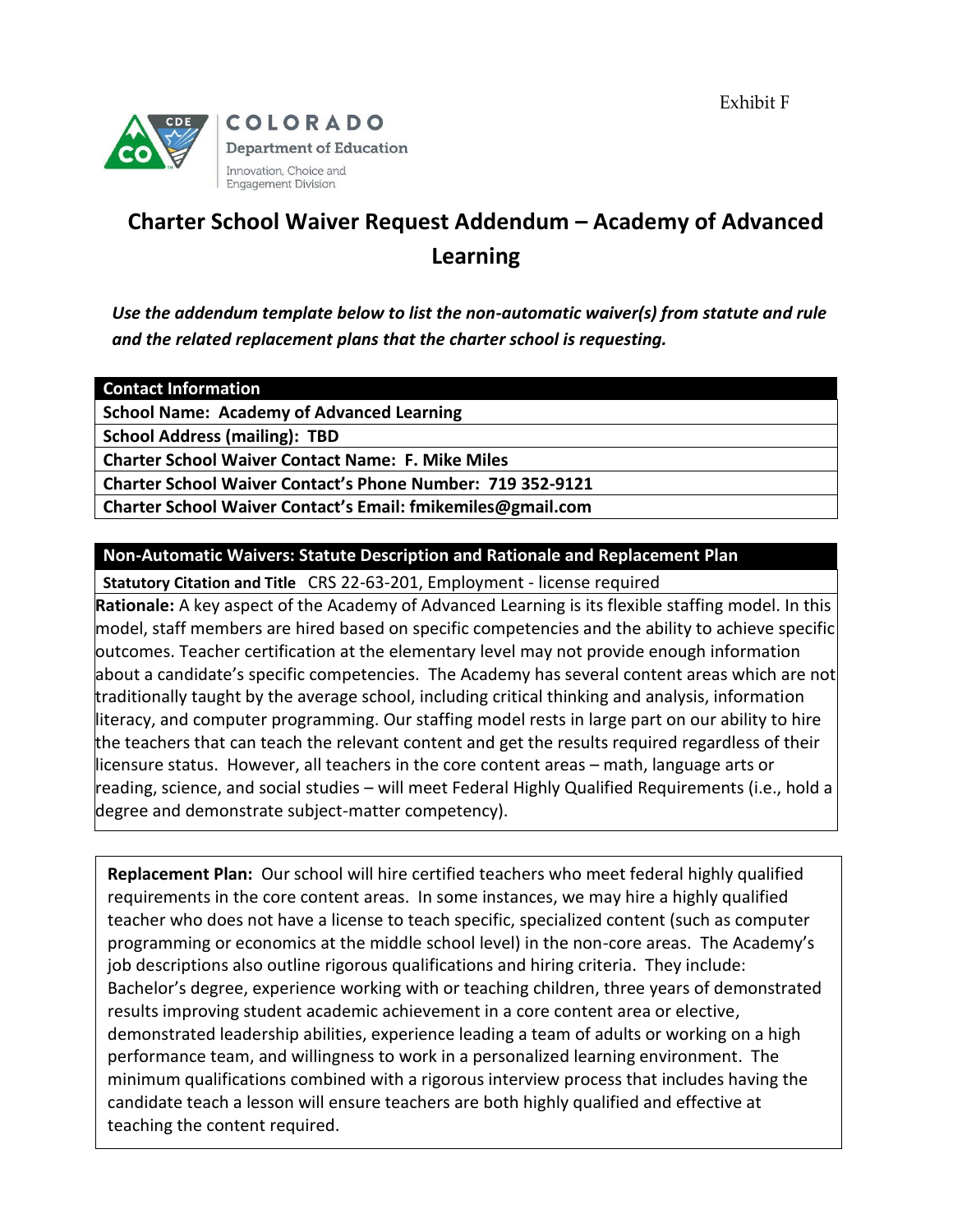## **Duration of Waivers:**

We formally request the waiver be in effect for the duration of our contract with Aurora Public Schools. Therefore, the waiver is requested through June 30, 2020.

#### Authorizer Date

**Financial Impact:** This waiver has no financial impact**.**

**How the Impact of the Waivers Will be Evaluated:** The effectiveness of this plan will be assessed by the effectiveness of the teachers who are hired and the results that they achieve based on established outcomes and goals. The effectiveness of the teachers will be assessed through a rigorous evaluation system.

**Expected Outcome**: We expect that our staff will be highly effective and that the quality of instruction will be the very best in Aurora. This will lead to improved student achievement and the school will meet its achievement outcomes as outlined in the charter application.

## **Non-Automatic Waivers: Statute Description and Rationale and Replacement Plan**

**Statutory Citation and Title** 22-63-202. Employment contracts - contracts to be in writing duration - damage provision - repeal

**Rationale:** A key innovation of the Academy of Advanced Learning is its flexible staffing model that differentiates the employee value proposition – that is, we do not use a salary schedule; rather, we differentiate compensation based on the specific skillset needed to teach a specific content effectively. Differentiated compensation, allows the Academy to pay high salaries to those with key skillsets (such as teaching reading to students who are three years behind) and lower salaries to support teachers or learning coaches. Our design also relies on differentiated teacher competencies depending upon the outcome being sought. Our model relies on the flexibility to write highly individualized agreements with employees and on a sharp focus on outcomes. If staff members cannot deliver the outcome needed, we will provide training and help grow the teacher; however, the students at our school cannot afford for us to keep an ineffective or progressing teacher for long.

**Replacement Plan**: The Academy of Advanced Learning will use "employee agreements" and all employees will be "at will." Our agreements will individualize the value proposition and provide for differentiated salaries based on specific competencies. In this way, the Academy will attract highly-effective teachers for the students who need them the most, and the school will still be able to keep overall salary costs on a par with other traditional schools.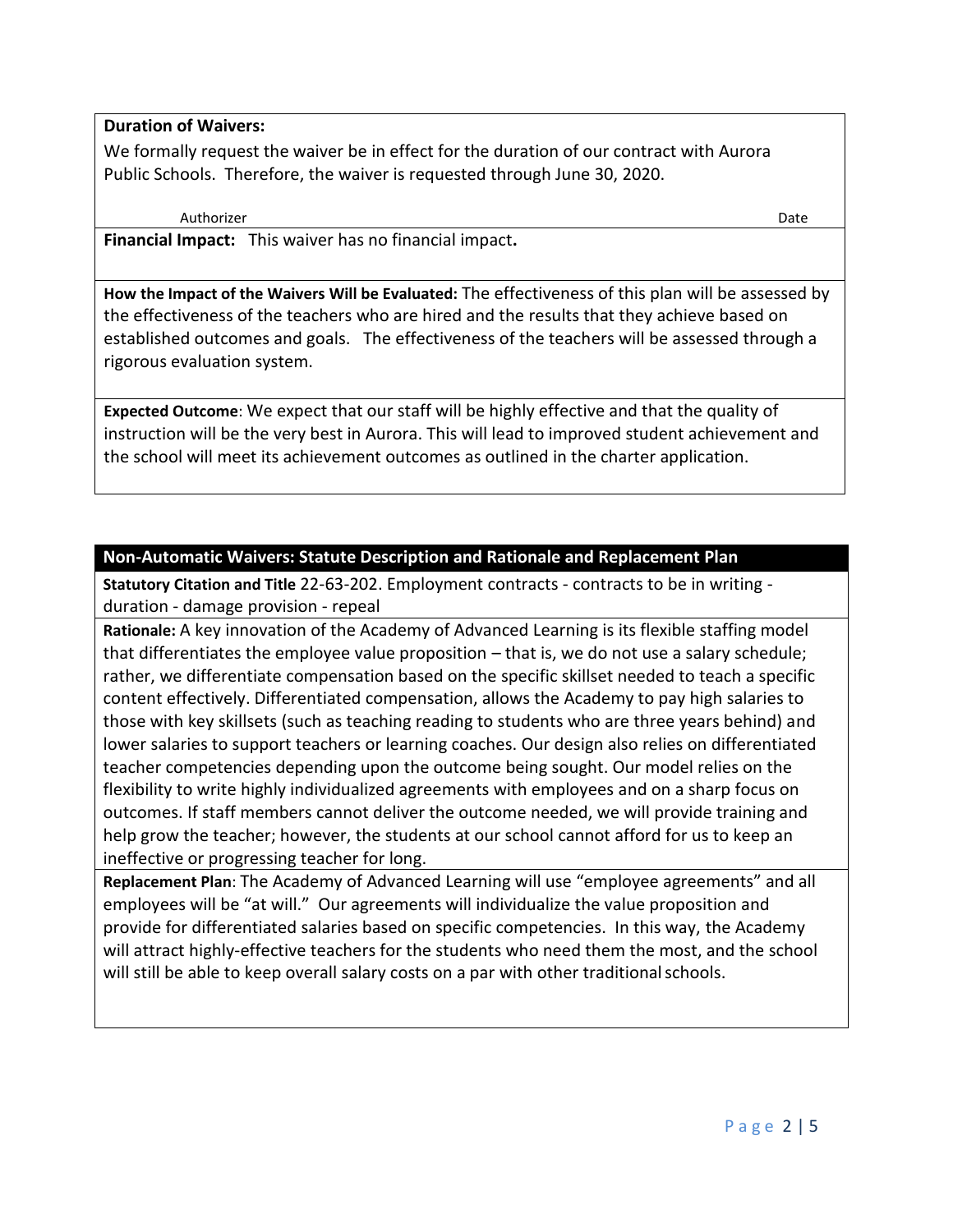## **Duration of Waivers:**

We formally request the waiver be in effect for the duration of our contract with Aurora Public Schools. Therefore, the waiver is requested through June 30, 2020.

Authorizer Date

**Financial Impact:** This waiver request has no financial impact on the authorizer.

**How the Impact of the Waivers Will be Evaluated**: The effectiveness of this waiver will be assessed by the number and quality of the applicants for our staff positions. Additionally, the impact will be evaluated by the effectiveness of the teachers who are hired and the results that they achieve based on established outcomes and goals. The effectiveness of the teachers will be assessed through a rigorous evaluation system.

**Expected Outcome**: We expect first that we will receive numerous applications per open position even if we offer agreements instead of contracts. We also expect that our staff will be highly effective and that the quality of instruction will be the very best in Aurora. This will lead to improved student achievement and the school will meet its achievement outcomes as outlined in the charter application.

**Non-Automatic Waivers: Statute Description and Rationale and Replacement Plan**

**Statutory Citation and Title** CRS 22-63-206 Transfer -- Compensation

**Rationale:** The Academy is granted the authority under its Charter Contract with Aurora Public Schools to select, hire, evaluate, and terminate personnel. No other school or school in APS should be able to transfer its teachers to the Academy of Advanced Learning except as provided for in the Charter Contract with APS.

**Replacement Plan:** The Academy will hire teachers on a best qualified basis. There are no provisions for transfers. The Academy has also outlined key qualification and has a plan to hire teachers who have the necessary competencies, a record of success in getting student achievement outcomes, and the willingness to work in a high performance culture.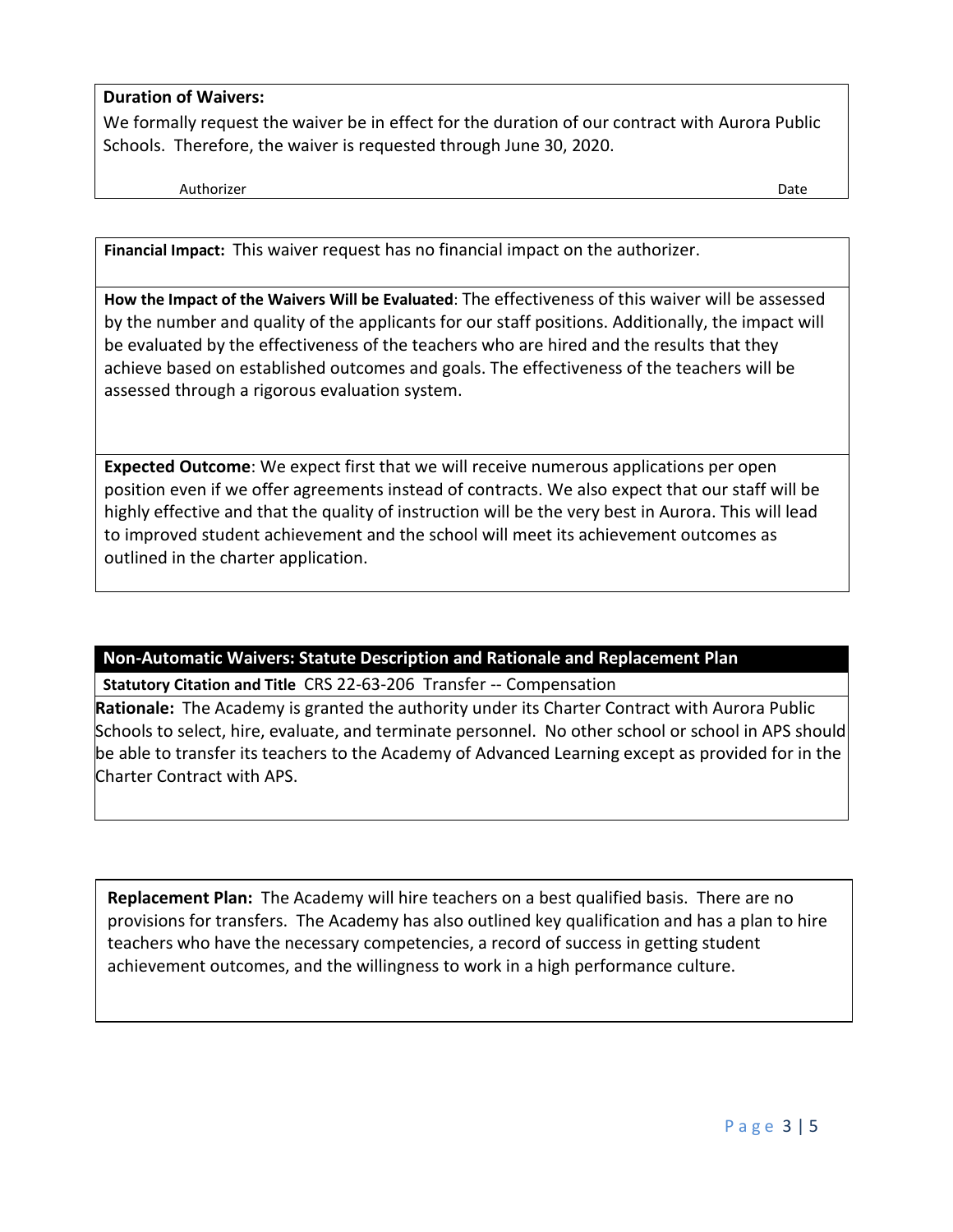## **Duration of Waivers:**

We formally request the waiver be in effect for the duration of our contract with Aurora Public Schools. Therefore, the waiver is requested through June 30, 2020.

Authorizer Date **Financial Impact:** This waiver has no financial impact.

**How the Impact of the Waivers Will be Evaluated:** The impact of this waiver will be measured by the performance criteria and assessments that apply to the Academy of Advanced Learning as outlined in the Charter Contract with Aurora Public Schools.

**Expected Outcome:** We expect that as a result of this waiver, our school will be able to take full advantage of its authority to select and hire its own teachers. There is no provision for transfers.

## **Non-Automatic Waivers: Statute Description and Rationale and Replacement Plan**

**Statutory Citation and Title** CRS 22-63-203 Probationary teachers - renewal and nonrenewal of employment contract

**Rationale:** A key innovation of the Academy of Advanced Learning is its flexible staffing model that differentiates the employee value proposition – that is, we do not use a salary schedule; rather, we differentiate compensation based on the specific skillset needed to teach a specific content effectively. The notion of "probationary" carries little meaning since we are hiring for a specific set of competencies and effectiveness. Also, differentiated compensation, allows the Academy to pay high salaries to those with key skillsets (such as teaching reading to students who are three years behind) and lower salaries to support teachers or learning coaches. Our design also relies on differentiated teacher competencies depending upon the outcome being sought. Our model relies on the flexibility to write highly individualized agreements with employees and on a sharp focus on outcomes. If staff members cannot deliver the outcome needed, we will provide training and help grow the teacher; however, the students at our school cannot afford for us to keep an ineffective or progressing teacher for long. The Academy needs to determine effectiveness based on actual performance and outcomes and not tie evaluations or employment to years of experience.